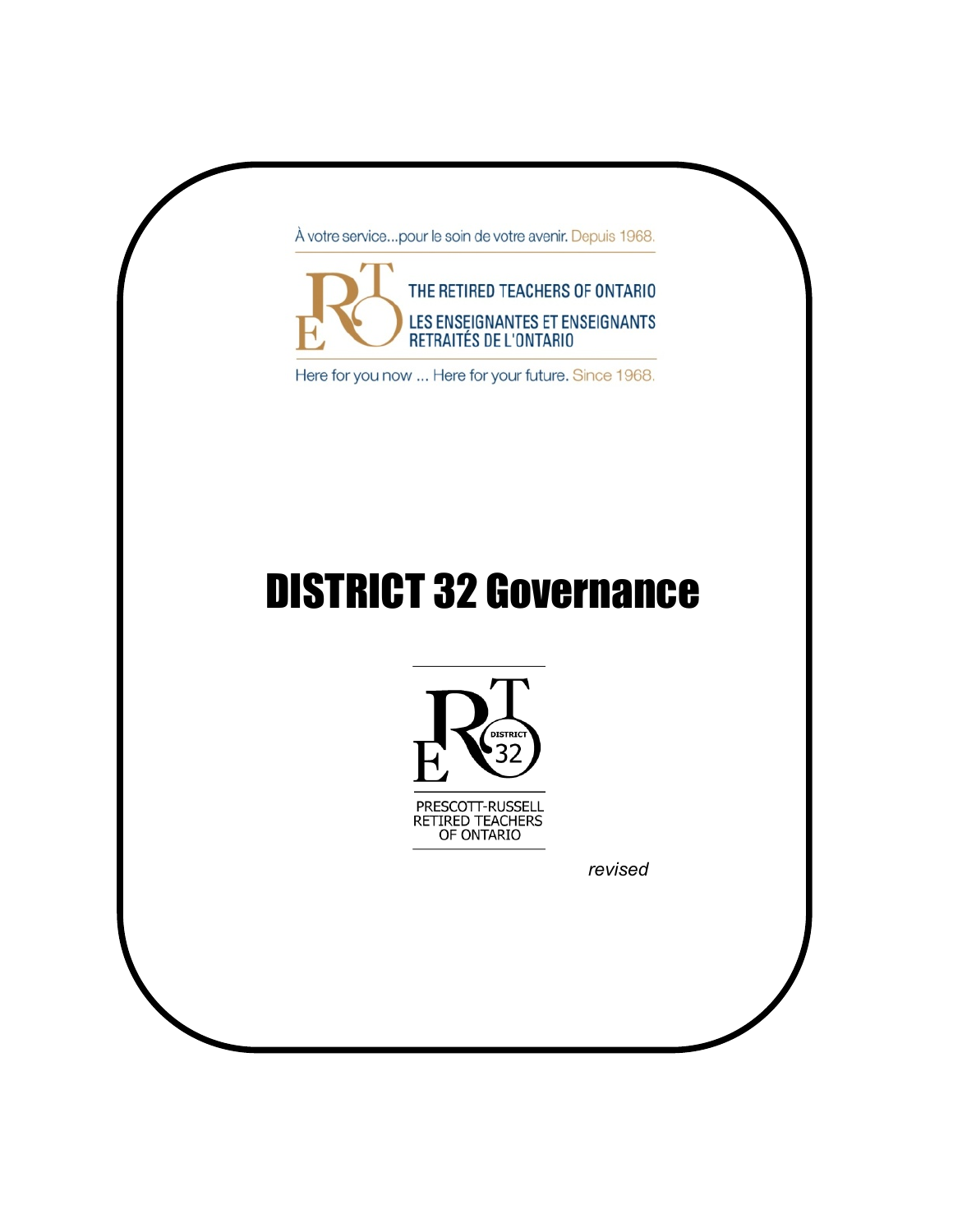# **GOVERNANCE OF DISTRICT NO. 32**

The name of the District shall be Prescott-Russell.

The geographical area of District **32** is defined by the boundaries of Prescott and Russell counties.

# **Objectives**

- 1. To promote the interests of persons receiving pensions under theTeachers' Pension Act and other pension plans;
- 2. To have all retired members and their survivors receive the maximum benefits that are rightfully theirs under the terms of the Teachers' Pension Act and other pension plans;
- 3. To seek support for members in need;
- 4. To encourage members to participate fully in all the benefits the organization offers in accordance with the RTO/ERO Provincial By-law and Policies;
- 5. To increase membership by actively campaigning at the Provincial and District levels to reach potential members through personal contact and by designing programs to meet their interests and needs;
- 6. To use a variety of media resources to publicize and promote RTO/ERO activities and accomplishments to its members, and all those eligible for membership, including: teachers, School and Board administrators, educational support staff, caretakers and/or any other school related workers, and College and University faculty, child care workers, and Early Years personnel;
- 7. To develop closer relationships at the District level with organizations representing potential members, in order to explain the RTO/ERO objectives and to offer assistance in educating potential members to plan ahead for retirement;
- 8. To provide leadership and guidance to District representatives who attend the annual meeting and Senate of RTO/ERO;
- 9. To promote the interest of seniors.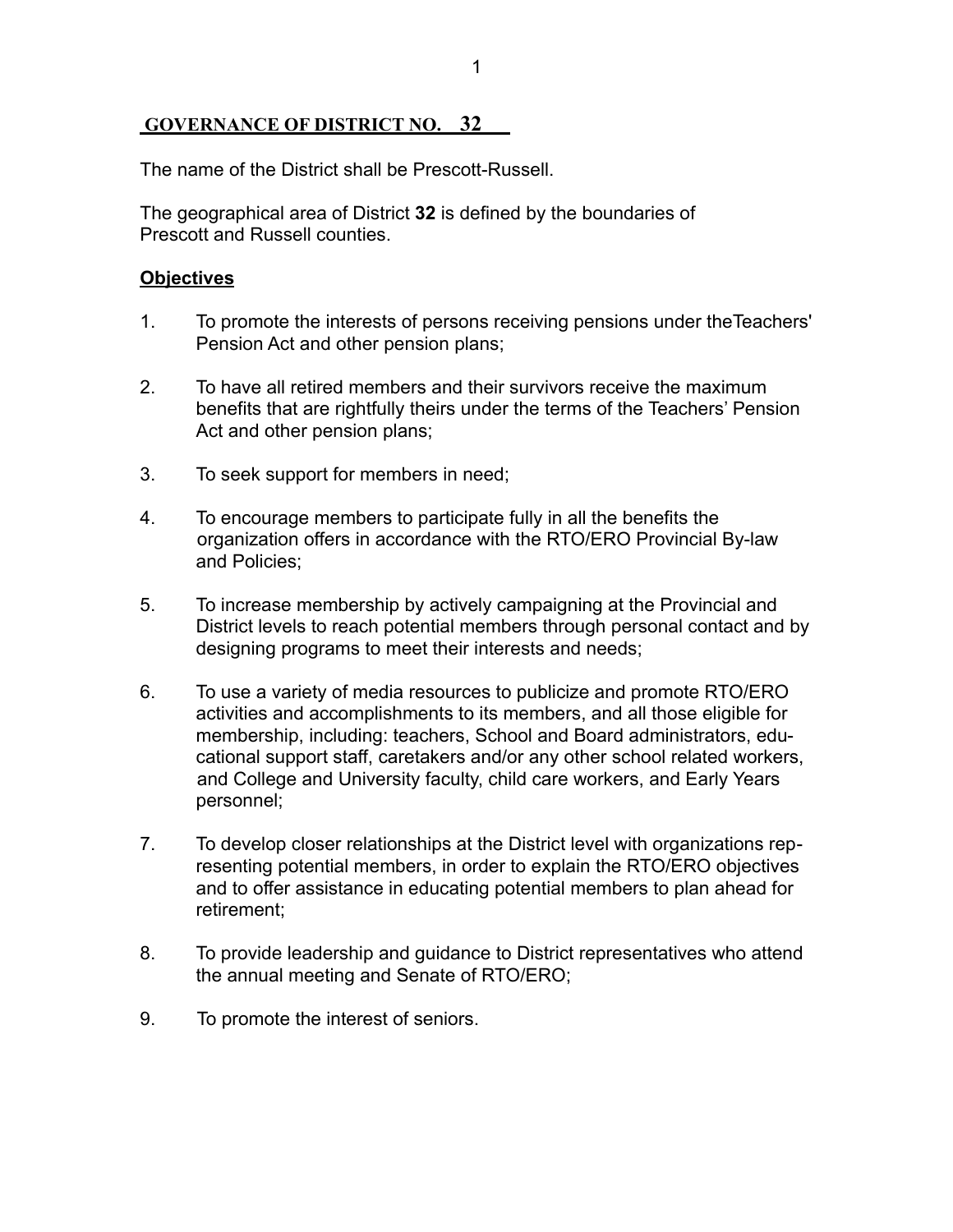#### **Article 1 - DISTRICT MEMBERSHIP**

- 1.01 Members of the Provincial Organization are normally affiliated to the local RTO/ERO District of their choice. Provincial membership criteria are set out in Article 1 of the Provincial Policies.
- 1.02 Rights and Privileges of Membership are outlined in Article 2 of the Provincial Policies.

# **Article 2 - DISTRICT EXECUTIVE**

#### **Structure of the Executive:**

- 2.01 The Executive of District 32 shall consist of at least four Executive members.
- 2.02 The District shall create an Executive Board. The Board may include the District Executive members, plus chairs of District standing committees and any District members who hold Provincial offices or who serve on Provincial Committee.
- 2.03 The Executive Board will be commonly referred to as the Executive. All members of the Executive have equal rights as members at Executive meetings.
- 2.04 The Executive shall meet at the call of the President or at the request of any other two members of the Executive. A quorum shall be a number of members to be determined by the Executive at the first meeting of each year.

#### **Duties of the District Executive:**

- 2.05 To determine its local governance policies, which shall not conflict with the By-law and Policies of RTO/ERO, and to the file a copy with RTO/ ERO.
- 2.06 To hold at least one District meeting a year of the general membership which shall be the Annual meeting of the District.
- 2.07 To determine the number for quorum for the Executive meetings at the first Executive meeting of the year.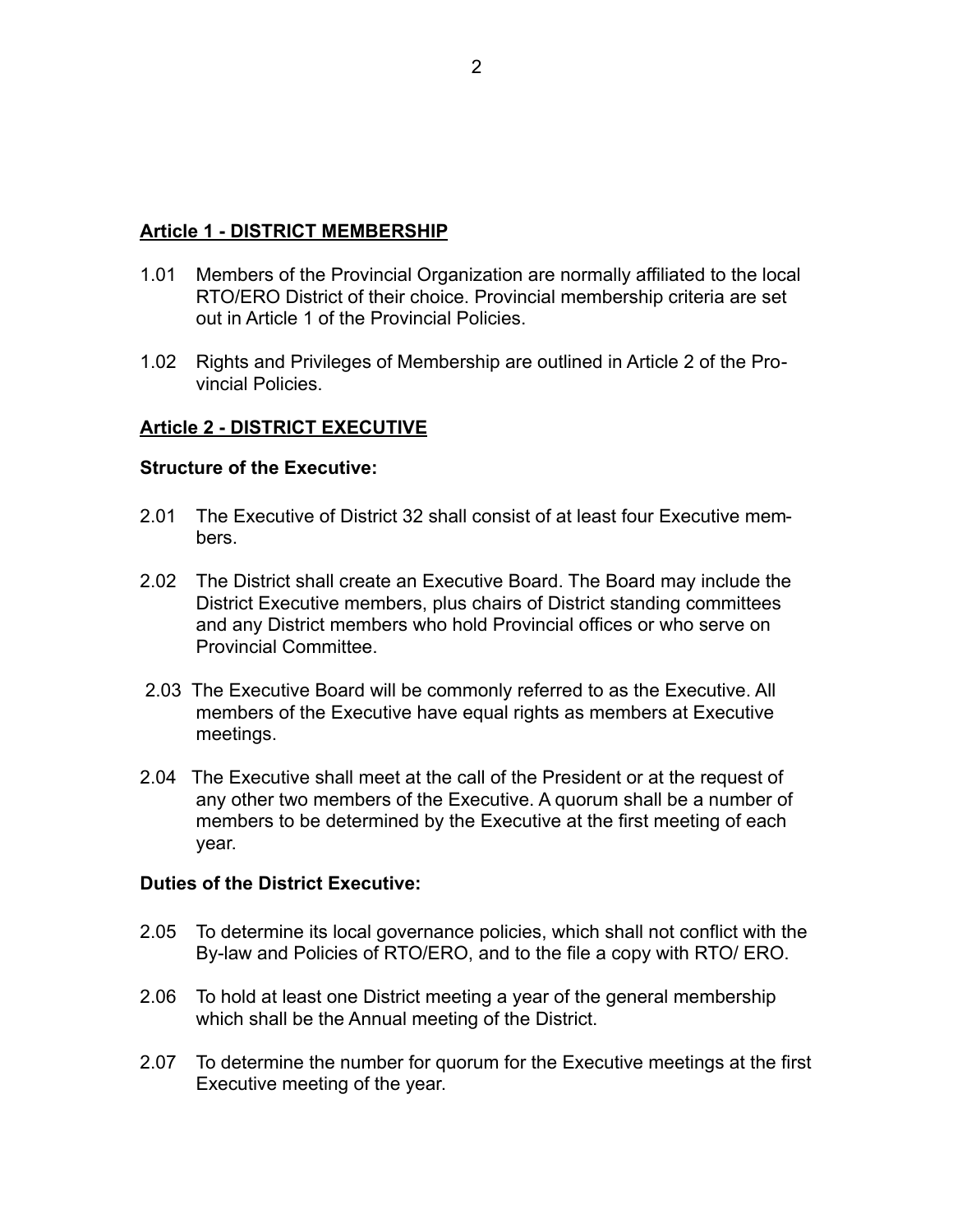- 2.08 To elect at a meeting of the District or appoint by the District Executive, two Senators who, at Provincial organization expense, will represent the District at Senate meetings that are called by the Chair of the Board of Directors.
	- a) The District shall be entitled to appoint or elect two Corporate Members. An individual must be a member in RTO/ERO as described in section 1.01 (a) to (f) of the Policies in order to be eligible to be elected or appointed as a Senator by the District. Each year by June 30 the District President shall provide written notification to the Executive Director of RTO/ERO of the Senators elected or appointed by the District.
	- b) The District shall have a term of Corporate Membership for one year ending June 30 each year. The Senator shall be eligible for unlimited re-appointment or re-election by a District.
	- c) A District Executive may remove and replace a Senator. The removal or replacement shall be effective upon the District President's, providing written notice of the removal or replacement to Executive Director of RTO/ERO.
	- d) If at any time the District has fewer than two Senators, then the District may appoint or elect an individual to fill the balance of the Senator's one-year term ending on June 30. The District President shall provide written notice to the Executive Director of RTO/ERO of such election or appointment.
- 2.09 To send up to two District Observers to Senate meetings at the District expense.
	- a) Each District may name a District Observer 1 and a District Observer 2, each of whom must be a member of RTO/ERO in the District as described in section 1.01 (a) to (f) of the Policies. Each year by June 30 the District President shall provide written notification to the Executive Director of the names of the District Observer 1 and District Observer 2.
	- b) The District Observers shall have a term in such positions for one year ending on June 30 each year. A District Observer shall be eligible for unlimited re-appointment or re-election.
	- c) A District Executive may remove and replace a District Observer. The removal or replacement shall be effective upon the District providing written notice of the removal or replacement to Executive Director of RTO/ERO.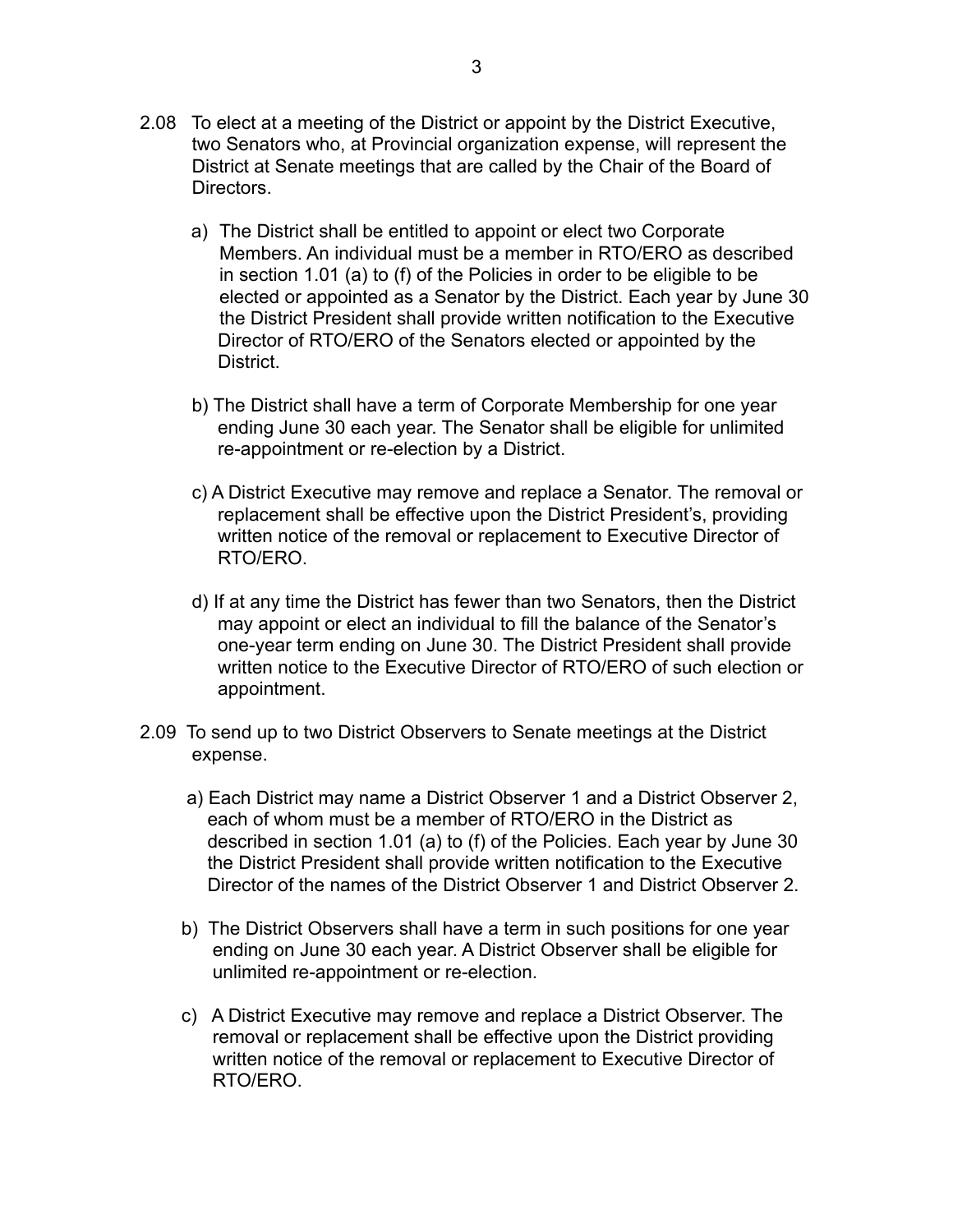- 2.10 To inform the Board of Directors if the District intends to form a Unit (within the District). The allocation formula for a unit shall be determined by the **District** 
	- a) The District Executive shall notify and seek approval from the Board of Directors of RTO/ERO of its intention to form a unit (within the District). There shall be a minimum of four members on each Unit Executive, one of whom shall represent the Unit on the District Executive. The District shall determine the financial assistance for Units.
	- b) The District Executive shall initiate the dissolution of any Unit(s) within its District and shall seek approval from the Board of Directors of RTO/ERO of dissolution of a Unit. Upon receipt of the approval, the District Executive shall bring the resolution to dissolve any Unit(s) to the general meeting of the District. A vote of two-thirds majority of the District members attending the general meeting is required to dissolve the Unit(s).
- 2.11 To establish standing and special committees, to appoint their chairs, to ratify their terms of reference, and to require a financial statement from a committee chair whose committee is receiving or spending money on behalf of the District.
- 2.12 To approve the annual District budget.
- 2.13 To approve the annual District Financial Statement and to send it to the RTO/ERO Executive Director.
- 2.14 To send to the Executive Director of RTO/ERO resolutions, for consideration, in accordance with By-law 2018-1 which have been passed at a general meeting of the District or a meeting of the District Executive;

 A Senator, with support of his or her District, may propose that the Directors introduce a resolution on any matter relevant at an Annual or Special Meeting by providing a detailed written description of the resolution signed by the Senator and the District President to the Executive Director of RTO/ERO at least 30 days in advance of an Annual meeting or Special Meeting. The Directors shall introduce such resolutions at the next Annual or Special meeting unless the resolution:

- a) is to enforce a personal claim or redress a personal grievance against RTO/ERO or its directors, officers, members or debt obligation holders;
- b) does not relate in significant way to the activities or affairs of RTO/ERO;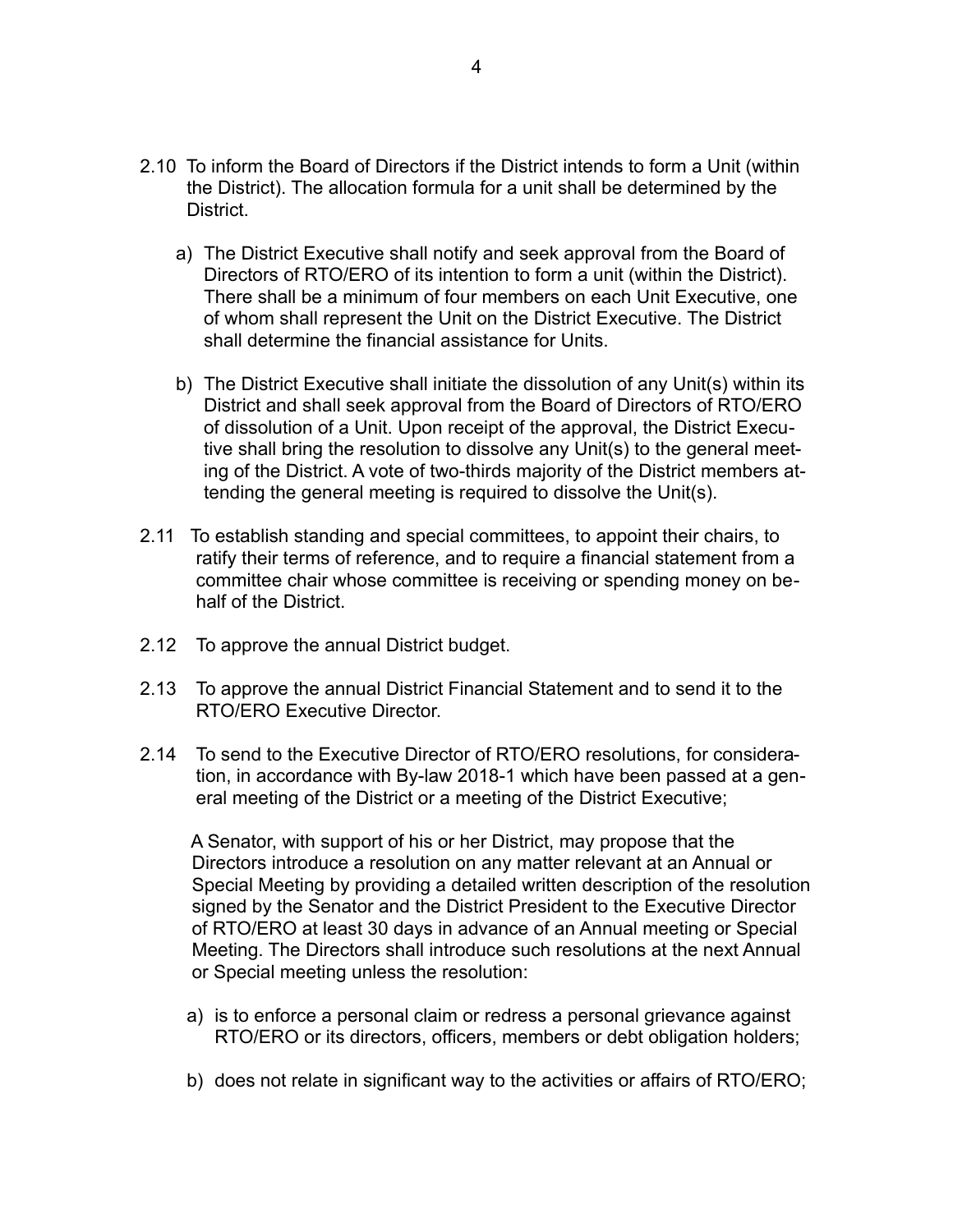- c) is substantially similar to a resolution before the Senate in the past two years; or
- d) abuses rights conferred by this section to secure publicity.
- 2.15 To review the names of District candidates presented by the Awards Committee for consideration as recipients of RTO/ERO awards.
- 2.16. To select the project service to others to be submitted to the Provincial Service to Others Committee for its consideration.

# **Procedures for Electronic Voting:**

- 2.17 The following procedures will be used when an electronic vote is taken by the Executive between Executive meetings:
	- i) the President or designate shall propose a motion with rationale and e-mail it to the Executive;
	- ii) members of the Executive shall vote by return e-mail via reply all within 5 days of receipt of the motion;
	- iii) a quorum of the Executive must vote on the motion or it is deemed lost;
	- iv) the President shall declare the motion passed or lost and inform the Executive;
	- v) the motion and its disposition shall be reported as information at the next Executive meeting and the minutes shall include the report.

### **Election of the District Executive:**

- 2.18 A member of the District Executive is eligible for re-election.
- 2.19 The District Executive shall be elected at an Annual meeting of the District for a period of two years. The term of the new Executive shall begin on July 1.
- 2.20 Procedures

Nominations:

- (a) The Nominating Committee shall be chaired by the District Past President with at least two other Executive Members.
- (b) The Chair of the Nominating Committee shall submit nominations for the elective offices of the District Executive to the Annual Meeting of the District.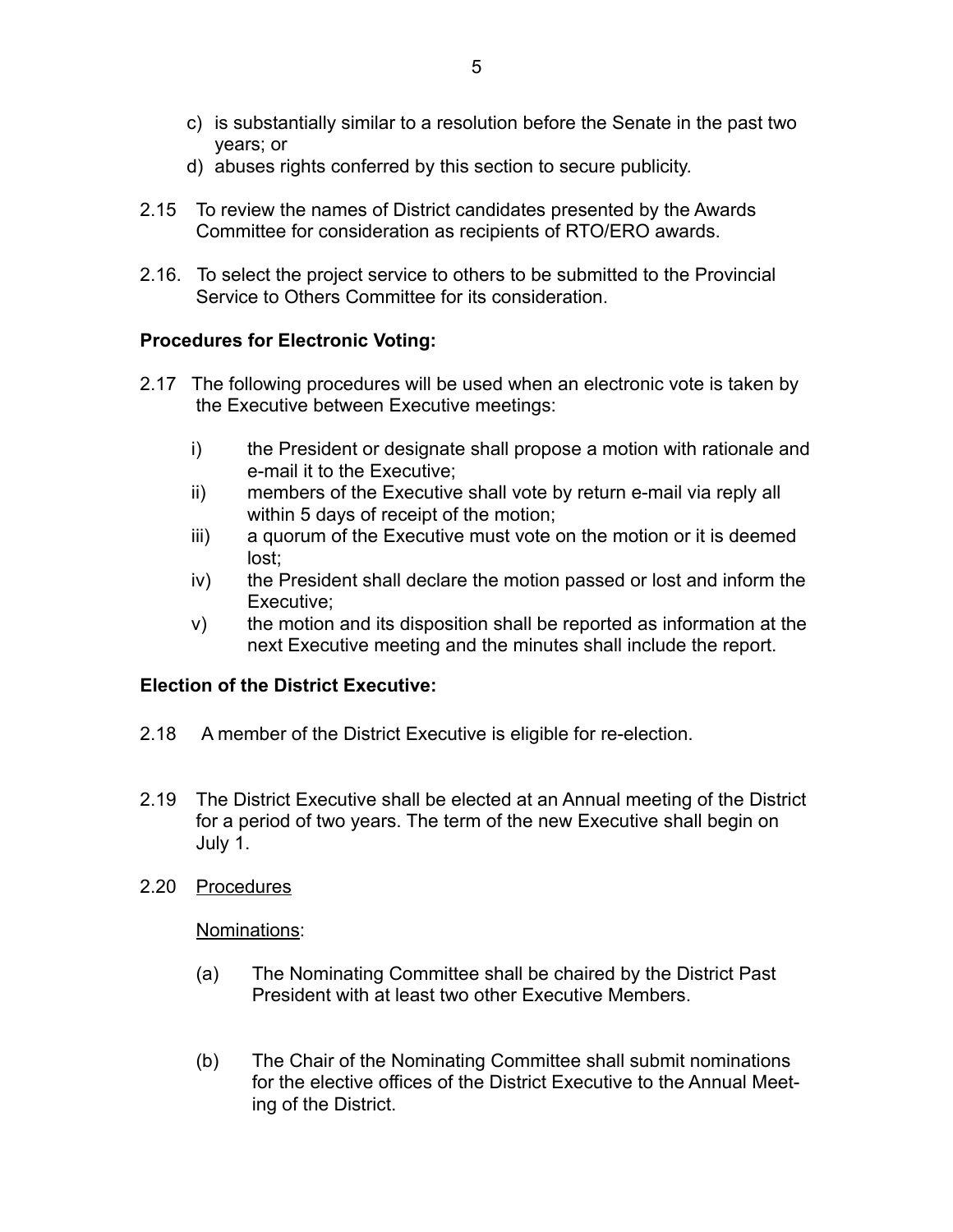- (c) Additional nominations for the elective offices may be made from the floor by District members in attendance at the Annual Meeting of the District.
- (d) If more than one candidate is nominated for any of the District elective offices then a vote by secret ballot shall be held. The conducting of the election shall be the responsibility of the President, or the Chair of the meeting, in accordance with procedures established by the RTO/ERO Governance, By-law and Policies.
- (e) The Chair of the meeting shall appoint members to distribute and count ballots.
- (f) Election of a candidate shall be by majority vote of those present and qualified to vote who have cast ballots.
- (g) In the case of more than two candidates for any one of the elected offices, and failing a majority vote for any one candidate on the first ballot, the candidate with the lowest number of votes shall be dropped from the succeeding ballots until a majority is reached.
- (h) In the event there are more than two candidates for an elected position and a tie vote results in there being two or more candidates dropped from the ballot at the same time, the following shall occur:
	- (i) the vote results for all candidates except those in the tie vote shall stand;
	- (ii) the members shall then vote to break the tie;
	- (iii) the result of this vote shall establish the roster for the next vote;
	- (iv) the members shall then resume the voting process on the roster.
- (i) In the event of a tie vote when there are only two candidates, there shall be a further ballot and, if a tie persists, there shall be a further ballot and, if the vote is still tied, the winner shall be chosen by a flip of a coin by the Chair of the Nominating Committee.

### 2.21 Resignation/Leave of Absence:

 (a) Should any vacancy in any office occur for any reason, at any time, such vacancy shall be filled at the earliest opportunity. Following a recommendation from the Nominating Committee, the Executive may pass a resolution appointing a substitute, for such period of time as may be appropriate under the circumstances.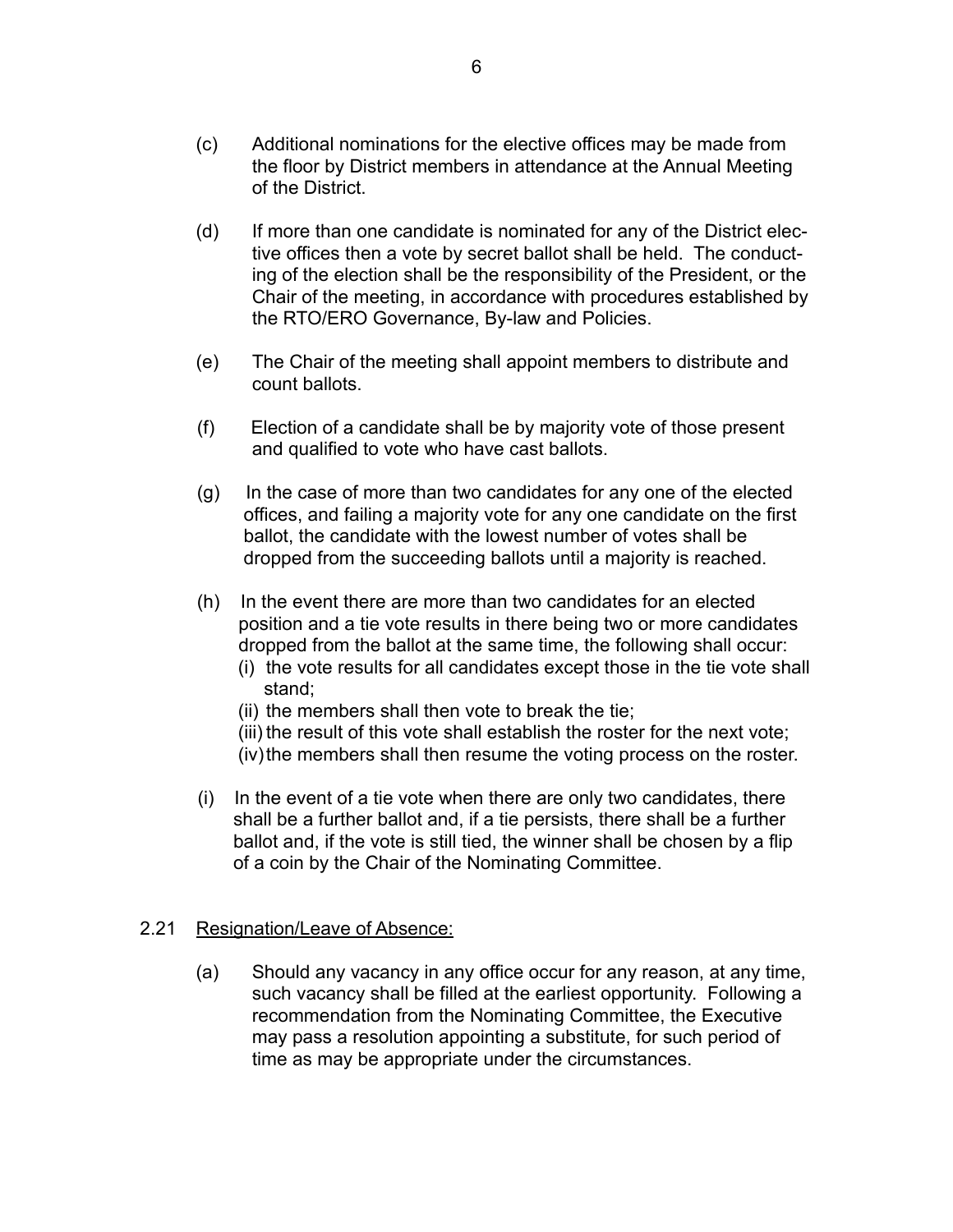- (b) Any member of the Executive may resign from office upon giving a written resignation, and such resignation becomes effective when received or at a time specified in the resignation, whichever is later.
- (c) Any member of the Executive may request a leave of absence.
- 2.22 Removal from Office:

 Any elected member of the Executive may be removed from office only by resolution passed by a two-thirds majority of members present at a District meeting, providing that notice specifying the intention to present such a resolution has been given at least thirty days in advance to the District.

# **Specific Duties of Executive Members:**

2.23 Duties of the President:

The duties of the President are:

- (i) to convene and chair the regular and special meetings of the District Executive;
- (ii) to act as Chair for the District Membership Meetings;
- (iii) to be an ex-officio member of all District Standing Committees;
- (iv) to have a general responsibility for all activities of the District organization;
- (v) to act as liaison with the Board of Directors;
- (vi) to be a Signing Officer for the District.
- 2.24 Duties of the Past President and First Vice-President and Second Vice- President:
	- (a) The duties of Past President are:
		- (i) to chair the Nominating Committee;
		- (ii) to be a Signing Officer for the District.
	- (b) The duties of the First Vice-President are:
		- (i) to perform the duties of the President when the President is unable to carry out such duties;
		- (ii) to chair the Resolutions Committee;
		- (iii) to be a Signing Officer for the District.
	- (c) The Second Vice-President shall chair the Awards Committee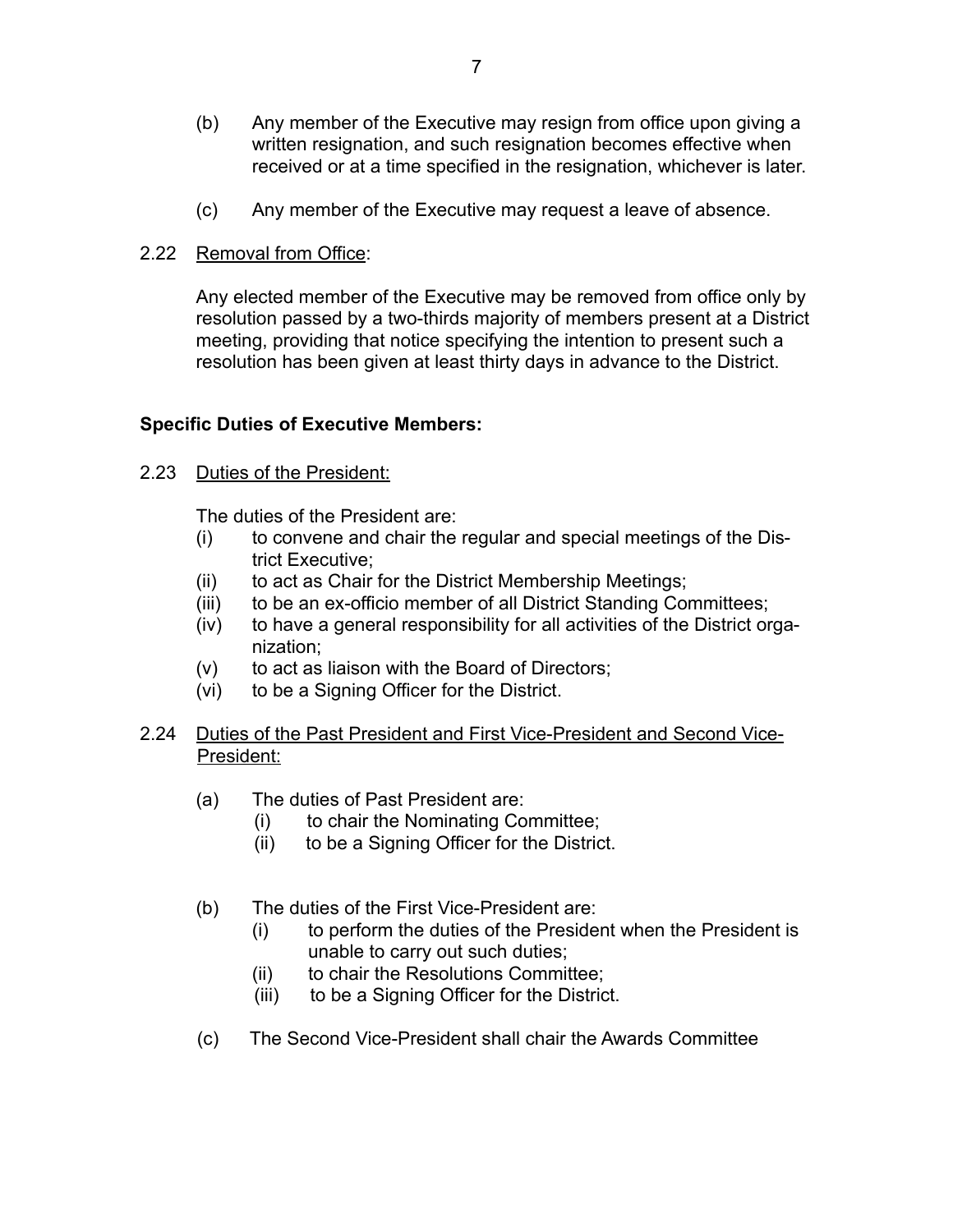# 2.25 Duties of the Secretary and Treasurer:

- (a) The duties of the Secretary are:
	- (i) to prepare and present the minutes of District Executive and Membership Meetings, and of any special meetings called by the President;
	- (ii) to carry on the correspondence that is required to conduct the business of the District Executive and its membership;
	- (iii) to send notices of Executive, Membership, and special meetings at the direction of the President and District Executive;
	- (iv) to act as the District Archivist;
	- (v) to be a Signing Officer for the District.
- (b) The duties of the Treasurer are:
	- (i) to prepare an annual budget for approval by the District Executive;
	- (ii) to maintain in a separate account in the name of the District, in an accredited financial institution, all monies accruing to the District;
	- (iii) to receive the annual rebate of monies from the RTO/ERO Provincial Office;
	- (iv) to receive and collect charges levied by the local District, if applicable;
	- (v) to pay all invoices as directed by the Executive;
	- (vi) to receive a financial statement for the fiscal year from the chair of a standing or special committee that is handling District money;
	- (vii) to present an annual District Financial Statement, reviewed by at least two District members, to the District Executive for approval, at least one month before the Annual Meeting of the District;
	- (viii) to be a signing officer for the District;
	- (ix) to send the Annual District Financial Statement to the Provincial Executive Director.

### Duties of Senators

- 2.26 It shall be the duty of Senators elected or appointed by the District:
	- (a) to represent the interests of the District at the Annual Meeting and Senate;
	- (b) to review and discuss Annual Meeting and Senate issues with the District Executive; and
	- (c) to report to the District Executive and District members on the business of Senate following each Annual Meeting and Senate.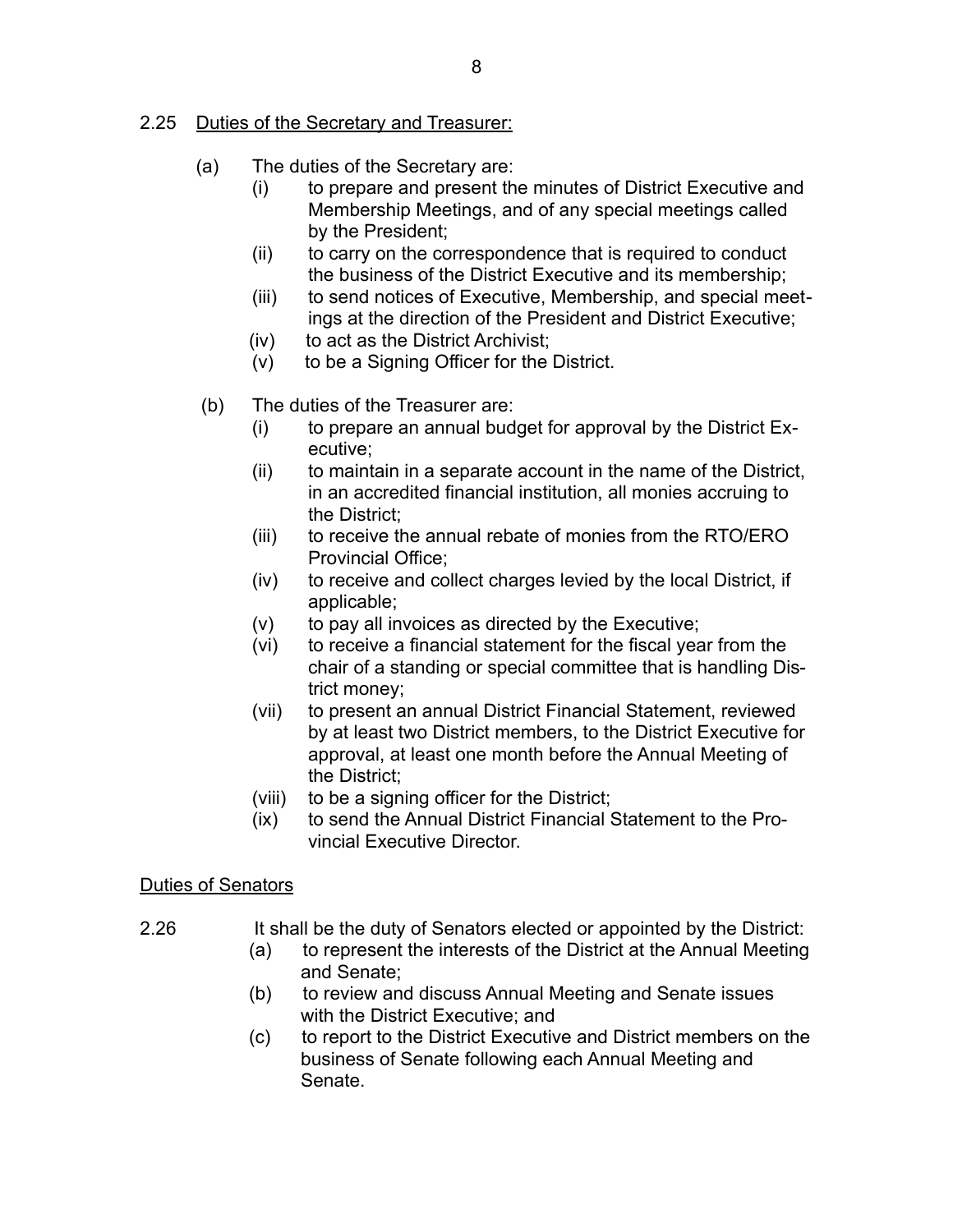# **Article 3 - COMMITTEES: EXECUTIVE AND STANDING**

#### **3.01 Executive Committees:**

- (a) Awards Committee:
	- (i) The Awards Committee shall be chaired by Second Vice-President who has the power to add two more members from the Executive.
	- (ii) The Awards Committee shall present the names of possible recipients of an RTO/ERO award to the Executive for consideration and approval. Award presentations are usually made at the Annual Meeting of the District.
	- (iii) A District Executive may present an RTO/ERO award:
		- to District Presidents; and
		- to District members who, in the opinion of the District Executive, have given loyal service to the District over a number of years.
- (b) Resolutions Committee:
	- (i) The Resolutions Committee shall be chaired by the First Vice President and composed of at least two other Executive members.
	- (ii) The Resolution Committees shall be familiar with the Governance By-law and Policies, so that the Chair can be a resource to the District Executive.
	- (iii) The Resolutions Committee may recommend changes that the District might want to propose to the Provincial Annual Meeting to amend the Governance By-law and Policies.
	- (iv) The Resolutions Committee shall make recommendations to the District Executive for changes in the District Governance document, where applicable.
- (c) Nominating Committee:
	- (i) The Nominating Committee, chaired by the District Past President, shall be composed of at least two other Executive **Members**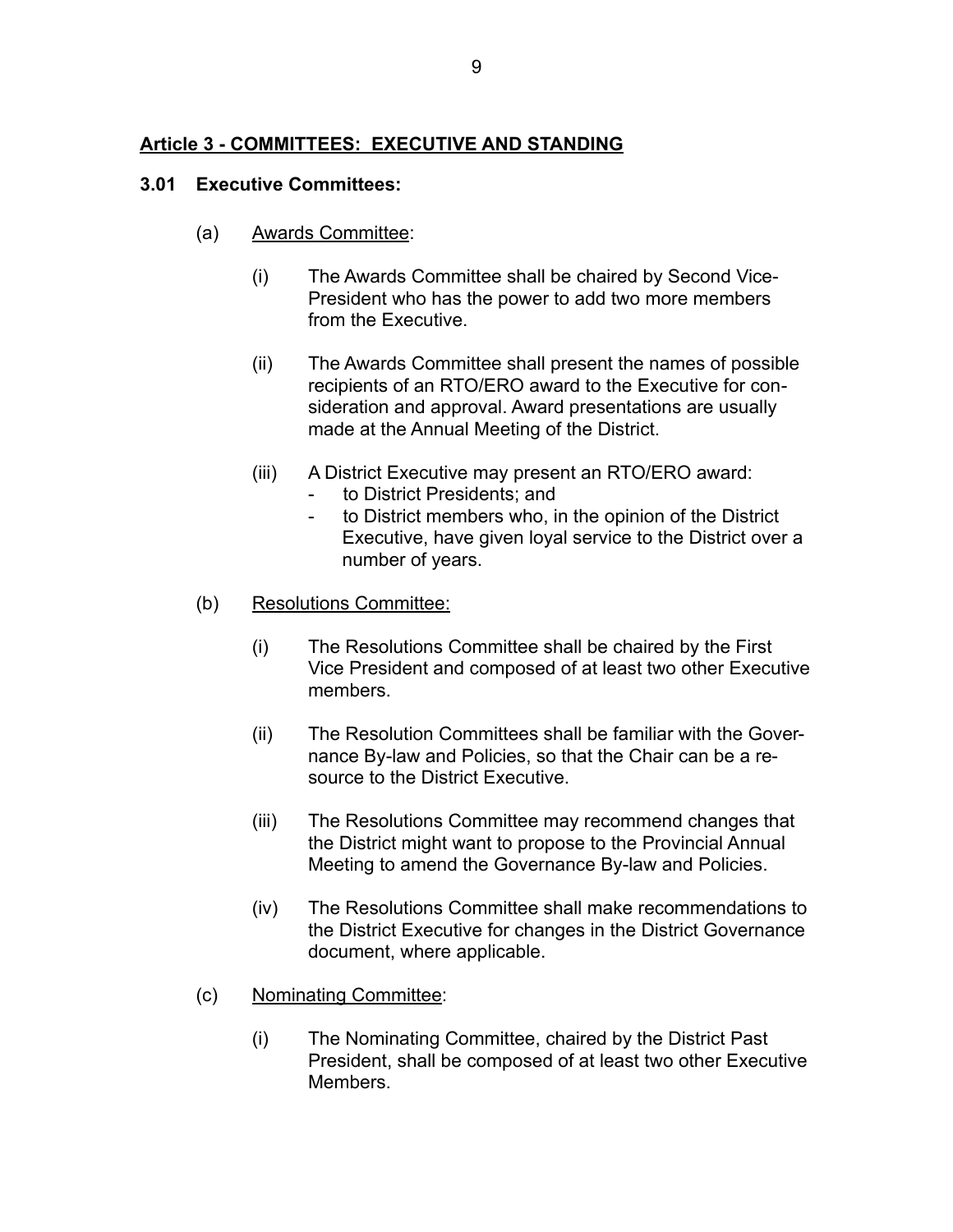(ii) The Chair of the Nominating Committee shall submit nominations for the elective officers of the District Executive to the Annual Meeting of the District.

#### **3.02 Standing Committees:**

 The District shall elect the members of standing committees. The District Executive shall elect the chairs of Standing Committees. The term of office is 2 years.

(a) Archivist Committee:

 District Secretary retains, stores and catalogues photos and past copies of Minutes, Newsletters, and Constitutions, and other historical data of the District, and so maintains a complete historical record of the District.

(b) Goodwill Committee:

 To communicate with District members who are hospitalized, with those who are bereaved, and those who are celebrating special days, in keeping with the Provincial Goodwill Guidelines.

(c) Benefits Committee:

 To assist the membership of the District with information regarding the RTO/ERO Group Insurance Program.

 To recommend actions to the District Executive to support achievement of Provincial/District goals in this area.

(d) Membership/Recruitment Committee:

 To receive the membership lists from the Provincial Office and reconcile the District membership list and the Provincial membership list.

 To investigate and recommend to the Executive ways and means of increasing Provincial and District membership.

 To communicate with the Provincial Member Services Committee through the Committee liaison person.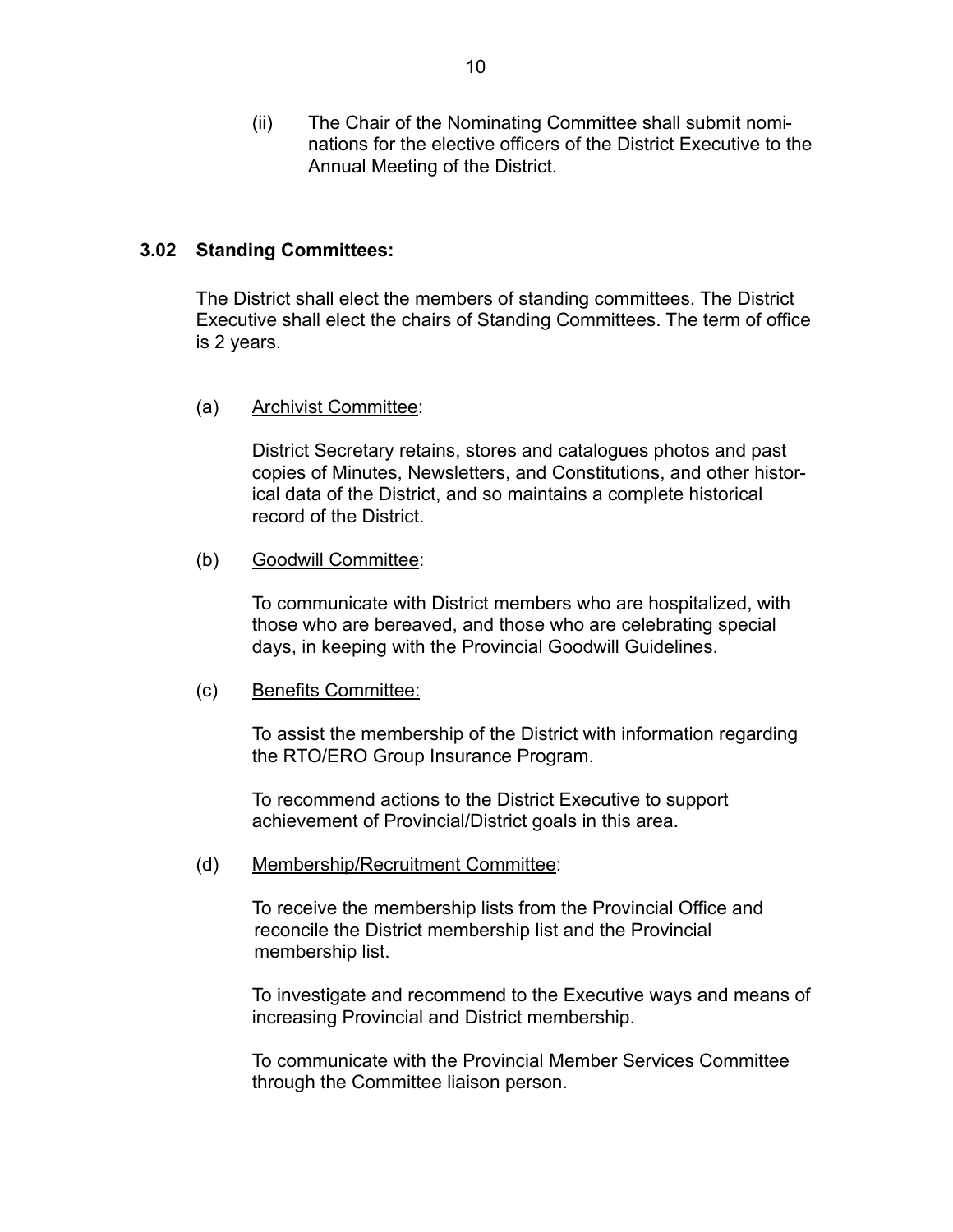(e) Communications Committee:

 To prepare and distribute a newsletter to the District membership whenever the Executive deems it necessary.

To establish and maintain a District Website as required.

 To communicate with the Provincial Communications Committee through the Committee liaison person.

#### (f) Pension and Retirement Concerns Committee (PRCC):

 To inform members regarding pension and retirement concerns that affect them and their communities.

 To communicate with the Provincial Pension and Retirement Concerns Committee through the Committee liaison person.

 To recommend actions to the District Executive to support achievement of Provincial/District goals in this area.

(g) Political Advocacy Committee (PAC):

 To coordinate political advocacy with respect to issues that affect members.

 To liaise with other organizations which express an interest in pursuing political advocacy at the Provincial and Federal levels in the best interests of members.

 To communicate with the Provincial Political Advocacy Committee through the Committee liaison person.

 To recommend actions to the District Executive to support achievement of Provincial/District goals in this area.

#### (h) Social/Travel Committee:

 To be responsible for all the arrangements for the membership meetings, and to plan other events and social activities as determined by the District. Arrangements include such details as confirming location, food and refreshments.

 To suggest trips and excursions for District members to places of interest.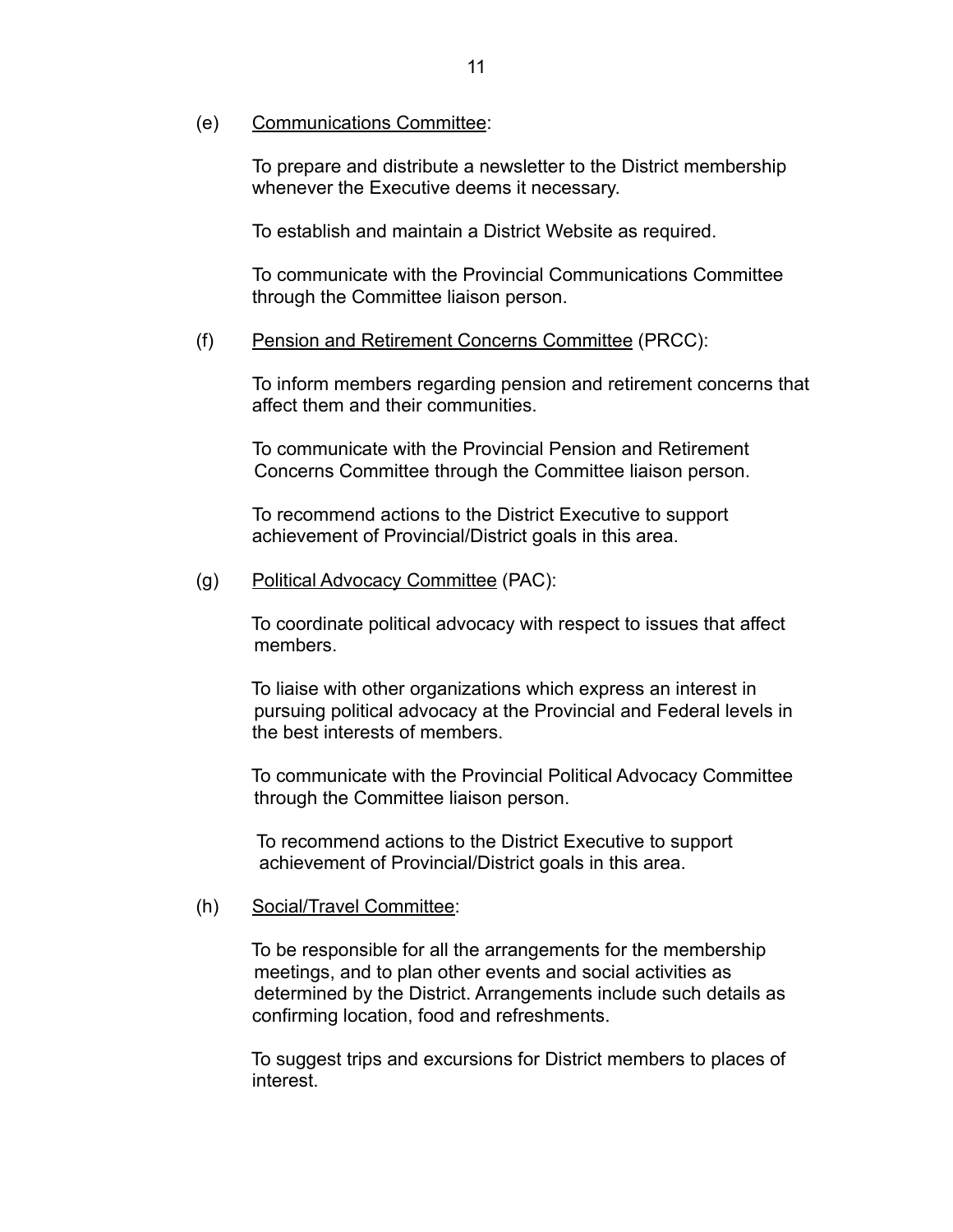# **Article 4 – BANKING AND FINANCE**

- 4.01 The fiscal year shall commence on January 1 and shall terminate on December 31 each year.
- 4.02 All funds accruing to the District shall be deposited in an accredited financial institution in the name of the District.
- 4.03 All accounts payable and other disbursements made by the District shall be made by cheque, signed by any two signing officers.
- 4.04 The signing officers will include two of the following:

 President Past-President Vice-President **Treasurer Secretary** 

# **Article 5- POLICIES AND PROCEDURES**

### 5:01 **Policies**

- i) Policies shall be statements of direction, in keeping with the Provincial By-law and policies, which shall be used as guidelines for determining District practice. Procedures shall be the notation of methods agreed upon by the Executive members for dealing with day-to-day operations.
- ii) Policies as required shall be appended to the District Governance Model.

### 5:02 **Procedures**

- i) Procedures may be amended by the District Executive.
- ii) Procedures as required shall be appended to this District Governance Model.

# **Article 6 – GOVERNANCE SAFEGUARDS**

### 6. 01 **Amendments to the District Governance Document**

 These policies may be amended by the consent of two-thirds of the eligible District members voting at the Annual Meeting, or at a general meeting of the District, provided that a Notice of Motion has been sent to the members prior to the meeting; OR, by a 90% vote of the eligible District members voting at the Annual Meeting of the District, previous notice not having been given.